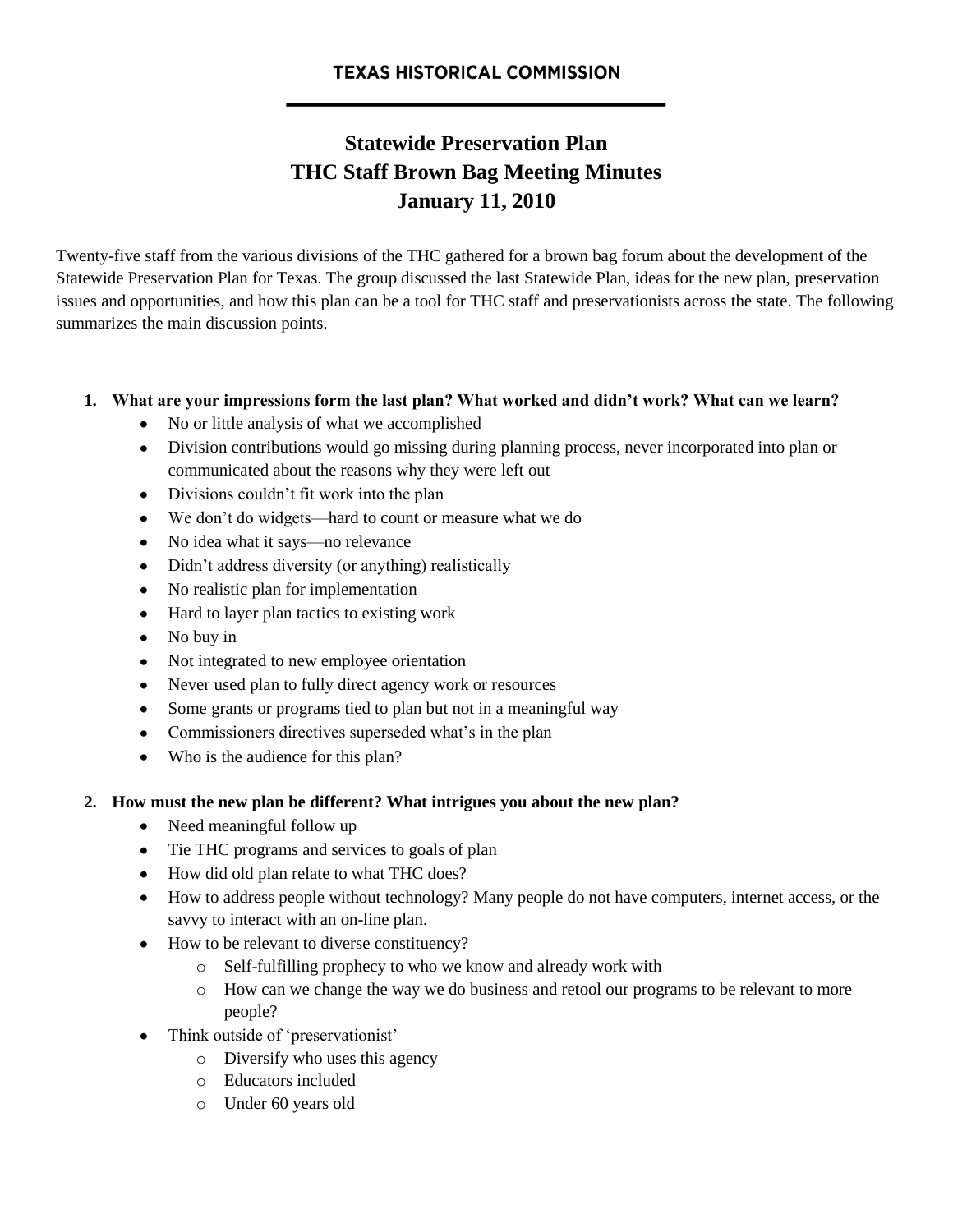# **TEXAS HISTORICAL COMMISSION**

- We need to be accountable in the plan and it needs to be very clear
- Use of case studies and people/players involved
	- o Include successes and failures in case studies
- Need to address lack of professional education
- Tying into work plans and performance evaluations for staff  $\bullet$
- How we'll use it in communications
	- o How it will become concrete to our work
- How do we market this to the public?
- How do we tie the plan into work that we do locally?
- Why has nobody else approached an online format like this?
- Staff and partners must be implementation-driven
- Diversify staff team and include representation from:
	- o 106
	- o Federal programs
- On-line, but is there ever an end point?
- How to respond all the time to ever changing needs and how to keep the plan up to date with all of the needs?
- How to use plan to define our mission and stop culture of 'reaction'?

### **3. How do you see yourself using the plan? How do you want to use this plan?**

- How do we accommodate new directives and directions?(that are not in plan)  $\bullet$
- Where do we draw the line? Controversies, significance issues etc.
	- o Would be good to use the plan as direction and back up
- Use it to justify existence (in regulatory jobs)
	- o Especially in economic downturn
	- o Context
- How far do you go before it gets unwieldy?
- We shouldn't de-emphasize our regulatory role
- THC needs to stop skirting property rights issue
- New reign of performance measures t o justify HP/CRM
- Platform for locals to understand importance of 106 and that it is a shared responsibility and what they can do
- Look reflectively at what we do and putting it into context instead of creating new things
- Prioritizing between SWP and strategic plan and how to marry and coordinate both of these
- Identify needs externally and internally and keep open mind about/take a hard look at what we do and how effective our initiatives are
- Performance measures and how to make them meaningful and relevant?
- Commissioners giving contradictory direction to programs
	- o How to address this through the plan?
- Use process and plan to identify companion programs and how everything fits together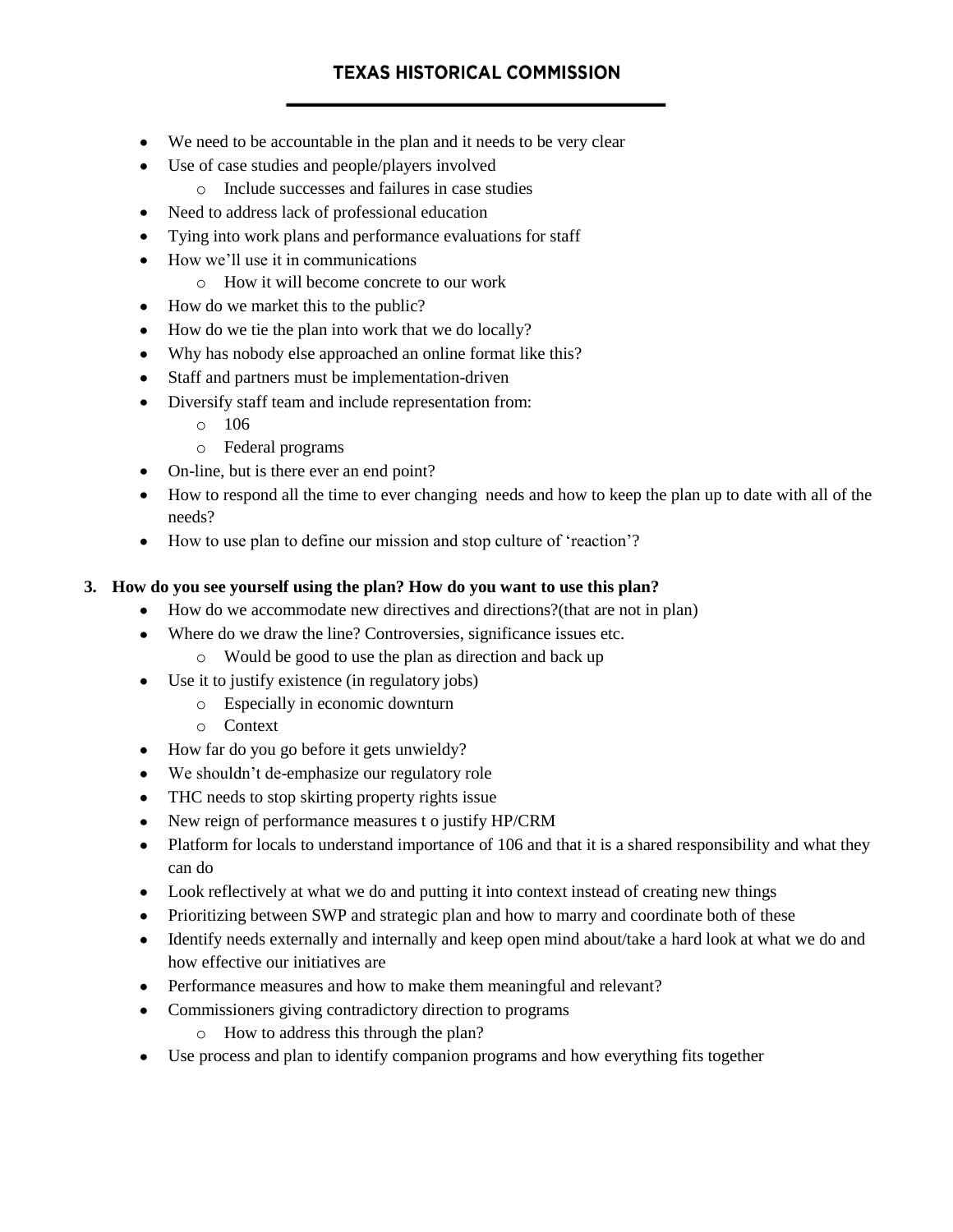## **4. How would you like to participate in the development of the SWP?**

- Division discussions further down the road
- Smaller staff teams with expertise in goal area
- Mini planning sessions similar to Sunset
- Collect unique projects that illustrate key ideas

### **5. What are preservation issues that you see this plan addressing?**

- Need for statewide survey and inventory
- Property rights
- Professional education
- No tracking of 106 surveys
	- o Thousands of resources with eligibility info that we have no access to
- Records and info we have is not accessible or cross referenced  $\bullet$ 
	- o Need data to be centralized
- Atlas
- Define and simplify who we are
- Preservation easements—need to evaluate goals, process, language of program
- Preservation and law enforcement
	- o System to inform and educate
- Demonstrate how HP contributes to quality of life
- Identify and clarify our agency standards and guidelines  $\bullet$
- Engage educators in teaching history through HP  $\bullet$ 
	- o <http://www.nps.gov/history/nr/twhp/index.htm>
- Helping people to understand responsibilities
	- o Stewardship
	- o Not just buildings but collections as well
	- o Not always taking responsibility for others success